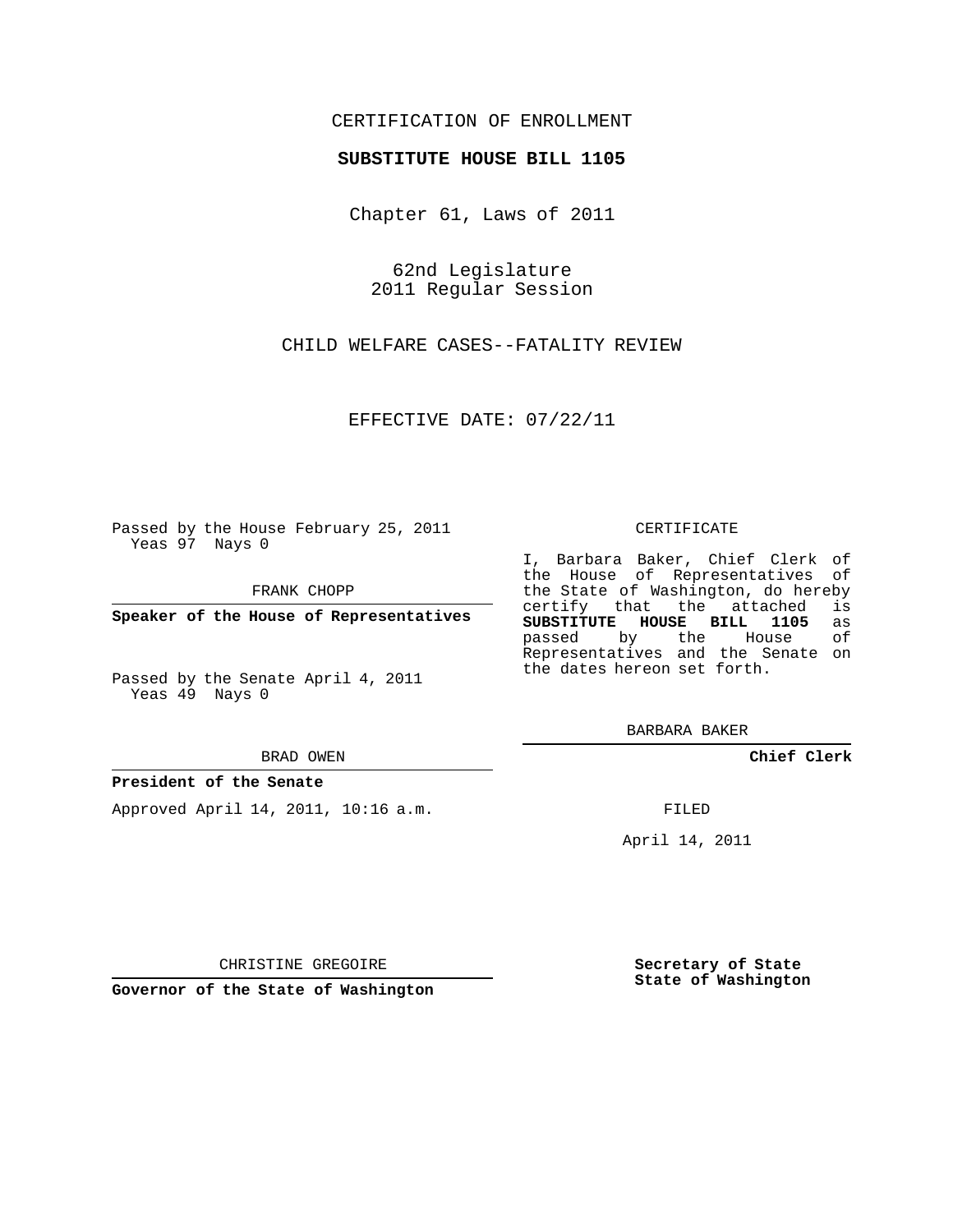# **SUBSTITUTE HOUSE BILL 1105** \_\_\_\_\_\_\_\_\_\_\_\_\_\_\_\_\_\_\_\_\_\_\_\_\_\_\_\_\_\_\_\_\_\_\_\_\_\_\_\_\_\_\_\_\_

\_\_\_\_\_\_\_\_\_\_\_\_\_\_\_\_\_\_\_\_\_\_\_\_\_\_\_\_\_\_\_\_\_\_\_\_\_\_\_\_\_\_\_\_\_

Passed Legislature - 2011 Regular Session

# **State of Washington 62nd Legislature 2011 Regular Session**

**By** House Early Learning & Human Services (originally sponsored by Representatives Kagi, Walsh, Kenney, Maxwell, and Roberts; by request of Department of Social and Health Services)

READ FIRST TIME 02/11/11.

1 AN ACT Relating to child fatality review in child welfare cases; 2 amending RCW 74.13.640; and reenacting and amending RCW 68.50.105.

3 BE IT ENACTED BY THE LEGISLATURE OF THE STATE OF WASHINGTON:

 4 **Sec. 1.** RCW 68.50.105 and 2007 c 439 s 1 and 2007 c 156 s 23 are 5 each reenacted and amended to read as follows:

 Reports and records of autopsies or post mortems shall be confidential, except that the following persons may examine and obtain copies of any such report or record: The personal representative of the decedent as defined in RCW 11.02.005, any family member, the attending physician or advanced registered nurse practitioner, the prosecuting attorney or law enforcement agencies having jurisdiction, 12 public health officials,  $((\theta + \theta)^2)$  the department of labor and 13 industries in cases in which it has an interest under RCW 68.50.103, or 14 the secretary of the department of social and health services or his or her designee in cases being reviewed under RCW 74.13.640.

 The coroner, the medical examiner, or the attending physician shall, upon request, meet with the family of the decedent to discuss the findings of the autopsy or post mortem. For the purposes of this section, the term "family" means the surviving spouse, state registered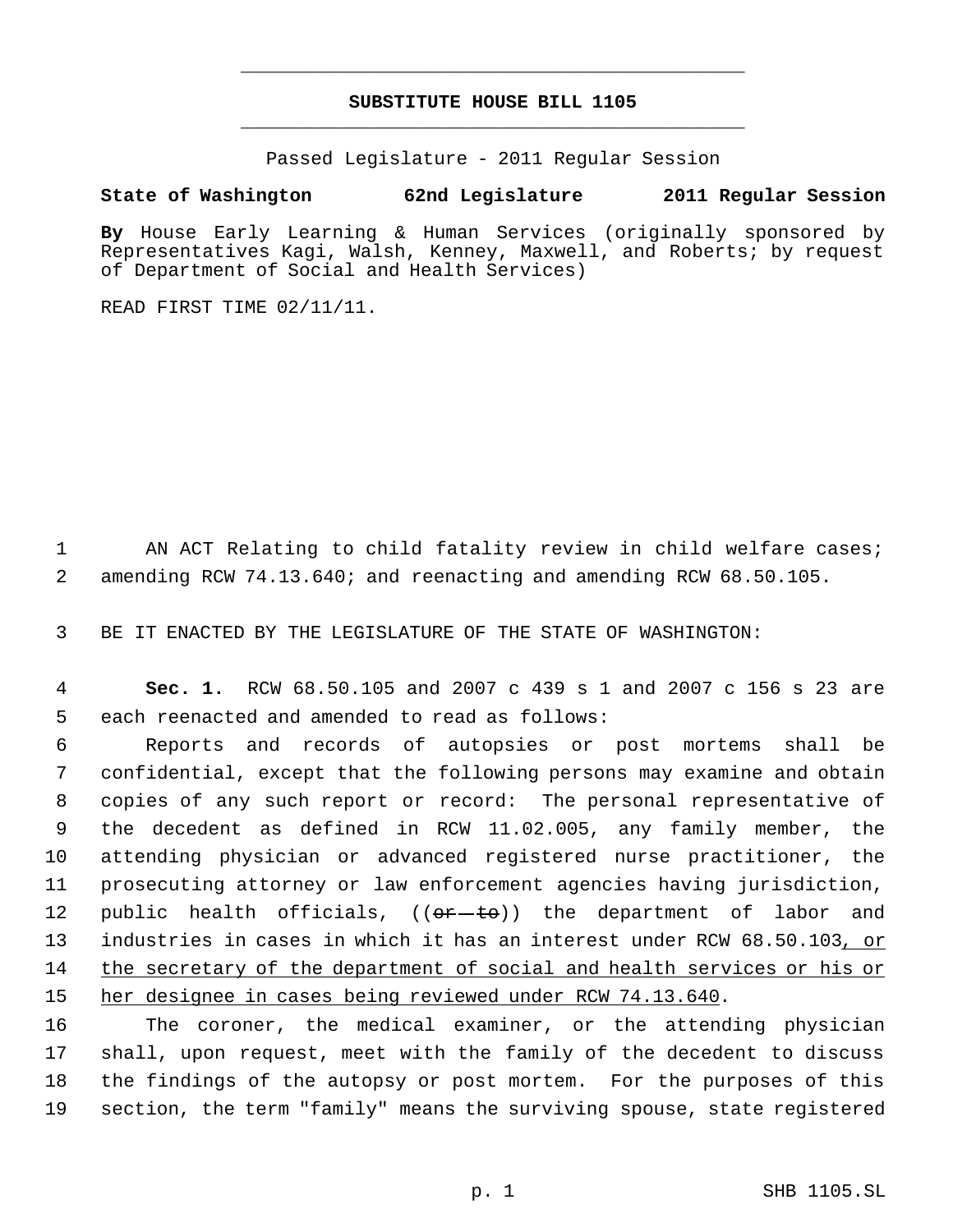domestic partner, or any child, parent, grandparent, grandchild, brother, or sister of the decedent, or any person who was guardian of the decedent at the time of death.

 **Sec. 2.** RCW 74.13.640 and 2009 c 520 s 91 are each amended to read as follows:

 (1)(a) The department shall conduct a child fatality review in the 7 event of ((an unexpected death)) a fatality suspected to be caused by 8 child abuse or neglect of  $((a))$  any minor  $((\text{in the state}))$  who is in 9 the care of the department or a supervising agency or receiving 10 services described in this chapter ((74.13 RCW from the department or 11 a supervising agency)) or who has been in the care of the department or 12 a supervising agency or received services described in this chapter 13 ((74.13 RCW from the department or a supervising agency)) within one year preceding the minor's death.

 $((+2)^n)$  (b) The department shall consult with the office of the 16 family and children's ombudsman to determine if a child fatality review 17 should be conducted in any case in which it cannot be determined whether the child's death is the result of suspected child abuse or 19 neglect.

 (c) The department shall ensure that the fatality review team is made up of individuals who had no previous involvement in the case, including individuals whose professional expertise is pertinent to the dynamics of the case.

 (d) Upon conclusion of a child fatality review required pursuant to 25 ((subsection  $(1)$  -of)) this section, the department shall within one hundred eighty days following the fatality issue a report on the results of the review, unless an extension has been granted by the 28 governor. Reports ((shall)) must be distributed to the appropriate committees of the legislature, and the department shall create a public web site where all child fatality review reports required under this 31 section (( $shall$ )) must be posted and maintained. A child fatality 32 review report completed pursuant to this section is subject to public disclosure and must be posted on the public web site, except that confidential information may be redacted by the department consistent with the requirements of RCW 13.50.100, 68.50.105, 74.13.500 through 74.13.525, chapter 42.56 RCW, and other applicable state and federal laws.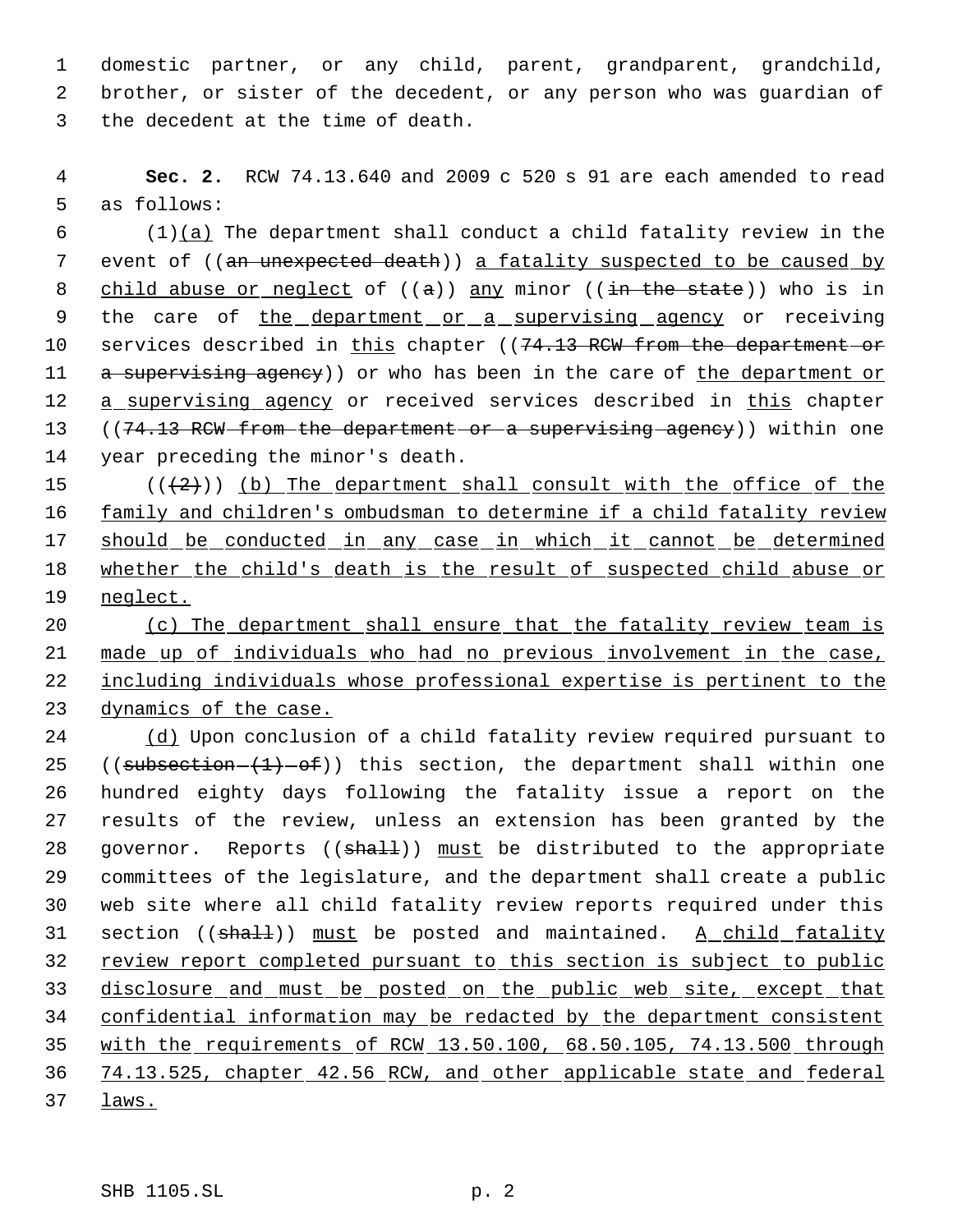$1$  ( $(\frac{1}{3})$ ) <u>(e)</u> The department shall develop and implement procedures 2 to carry out the requirements of ((subsections  $(1)$  and  $(2)$  of)) this 3 section.

 (((4) In the event a child fatality is the result of apparent abuse or neglect by the child's parent or caregiver, the department shall ensure that the fatality review team is comprised of individuals who had  $-$  no  $-$  previous  $-$  involvement  $-$  in  $-$  the  $-$  case  $-$  and  $-$  whose  $-$  professional 8 expertise is pertinent to the dynamics of the case.

9  $(5)$ )) (2) In the event of a near((-)) fatality of a child who is in 10 the care of or receiving services described in this chapter from the 11 department or a supervising agency or who has been in the care of or 12 received services described in this chapter from the department or a 13 supervising agency within one year preceding the near( $(-)$ ) fatality, 14 the department shall promptly notify the office of the family and 15 children's ombudsman. The department may conduct a review of the near 16 fatality at its discretion or at the request of the office of the 17 family and children's ombudsman.

18 (3) In any review of a child fatality or near fatality in which the 19 child was placed with or received services from a supervising agency 20 pursuant to a contract with the department, the department and the 21 fatality review team shall have access to all records and files 22 regarding the child or otherwise relevant to the review that have been 23 produced or retained by the supervising agency.

 (4)(a) A child fatality or near fatality review completed pursuant to this section is subject to discovery in a civil or administrative proceeding, but may not be admitted into evidence or otherwise used in 27 a civil or administrative proceeding except pursuant to this section.

28 (b) A department employee responsible for conducting a child fatality or near fatality review, or member of a child fatality or near fatality review team, may not be examined in a civil or administrative 31 proceeding regarding (i) the work of the child fatality or near fatality review team, (ii) the incident under review, (iii) his or her statements, deliberations, thoughts, analyses, or impressions relating 34 to the work of the child fatality or near fatality review team or the incident under review, or (iv) the statements, deliberations, thoughts, analyses, or impressions of any other member of the child fatality or near fatality review team, or any person who provided information to